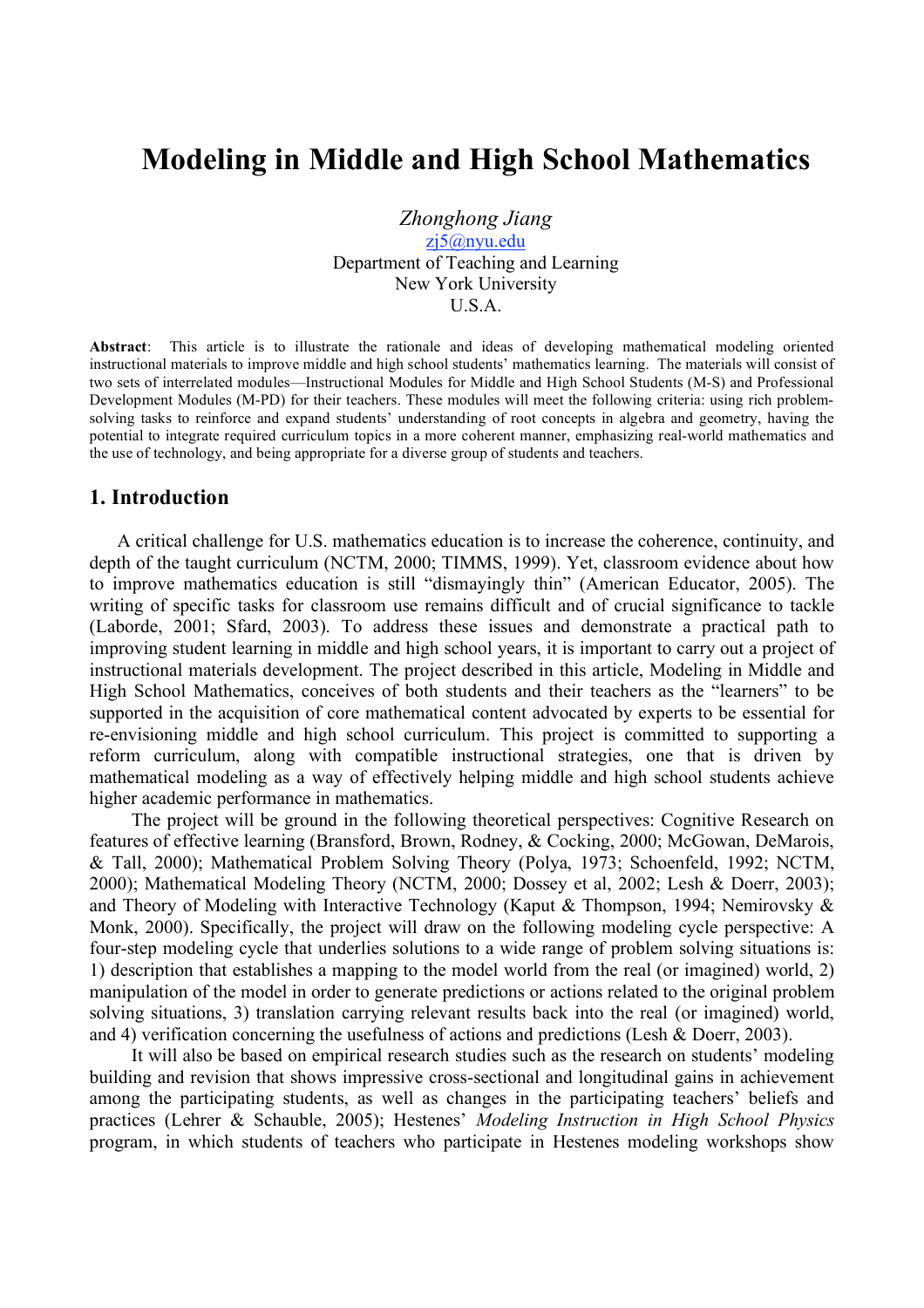significant gains in science learning and in the acquisition of inquiry, reasoning, and problemsolving skills (US DOE, 2001); and Jiang & O'Brien's pilot study (2005), of which the main finding is that high school mathematics students taught by teachers who used the modeling approach outperformed those taught by teachers who used the existing curriculum and traditional approach in both basic skills and problem solving.

In summary, the goals of this proposed project include: 1) to develop mathematical modeling oriented instructional materials and learning environments that can be used to improve middle and high school students' mathematics learning; and 2) to develop mathematical modeling oriented professional development materials for middle and high school teachers. The modeling materials to be developed will meet the following criteria: using rich problem-solving tasks to reinforce and expand students' understanding of root concepts in algebra and geometry, having the potential to integrate required curriculum topics in a more coherent manner, emphasizing real-world mathematics and the use of technology, and being appropriate for a diverse group of students and teachers. The anticipated outcomes are improved learning performance of the students who use the modeling materials, improvement of their teachers' knowledge, positive changes of these teachers' teaching practice and beliefs, increased participation of students from underrepresented groups, and narrower achievement gaps between student populations.

## **2. Two Sets of Interrelated Materials**

The anticipated products will be two sets of interrelated materials—Instructional Modules for Middle and high school Students (M-S) and Professional Development Modules (M-PD) for their teachers based on mathematical modeling and problem solving. These materials will be published as CD-ROMs, scholarly publications, and monographs.

The instructional materials to be developed are supplemental in nature. This is because most school districts have already selected their curricula for their schools. The teachers at those schools may not have enough flexibility to use a new comprehensive curriculum.

M-S will be for middle and high school students to use during the course of one school year, while M-PD will be for their teachers to use during intensive professional development activities. Student and teacher materials will differ in the number, depth and complexity of the mathematical topics and activities they contain. However, both sets of materials will flow from the same basic orientation toward the improvement of the teaching and learning of mathematics that informs this project: Focus on Core Algebra and Geometry Content (NCTM, 2000); the Use of Models and Model-Building (Lesh & Doerr, 2003), and the Use of Inquiry Activities (NCTM, 2000).

Sources for developing eight to ten modeling challenges for students at each grade level 6-12 will include, but not be limited to:

- HiMAP and GeoMAP Modules from the searchable database of the Consortium for Mathematics and its Applications (COMAP);
- Modules developed by Berry, Graham, and Sharpe at the Centre for Teaching Mathematics at the University of Plymouth, UK (Berry, Graham and Smith, 2005);
- Mathematical modeling activities developed by the author during his long time career of teaching children important and meaningful mathematics.

# **3. Detailed Descriptions of the M-S Materials**

The guiding principles of designing the M-S materials are 1) the four-step modeling cycle perspective presented by Lesh and his colleagues that were cited in the Introduction section; 2) a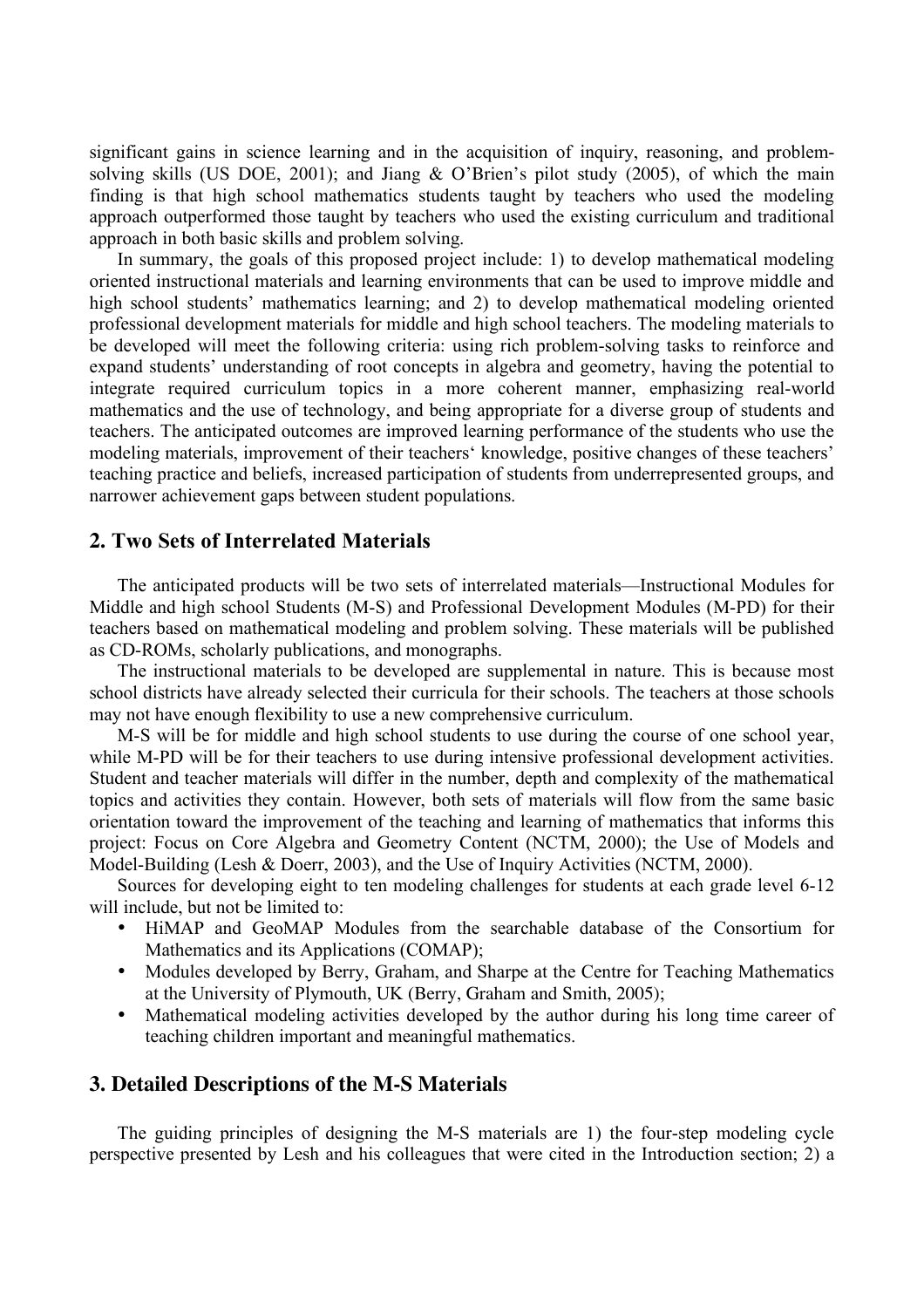simialr perspective presented by the NCTM (1989, p.328); 3) high expectations of middle and high school students by international standards (Schmidt, 2005); 4) a clear and limited content focus; and 5) the NCTM Core Curriculum idea.

Each modeling challenge will then have the following components:

1) Important mathematical ideas: Each modeling challenge will be designed to introduce or enhance students' understanding of two or more mathematical ideas that are connected and important to what students should learn at a specific grade level. For example, an instructional module (a modeling challenge) that will be given to ninth graders will focus on proportionality, triangle similarity, and the Pythagorean theorem.

2) Real world problem situation: A problem situation that could actually happen in real life will be presented first. The modeling challenge example mentioned in 1) will present the following Street Parking situation:

*You are on the planning commission for your city, and plans are being made for the downtown shopping district revitalization. The streets are 60 feet wide, and an allowance must be made for both on-street parking and two-way traffic. Your job is to determine which method of parking – parallel or angle – will allow the most room for the parking of cars and still allow a two-way traffic flow.*

3) Mathematical problem formulation: Students will be asked to formulate a mathematical problem that will produce a solution or solutions to the original situation. To do so, students will need to make certain simplifications or assumptions. For the Street Parking situation, for example, the following hints will be provided to the students: *Based on your experience or discussing with your peers, you may make assumptions related to the width of the roadway reserved for two-way traffic, the size of each parking space, parking space arrangements (road side parking or central parking), and whether there are other traffic or safety regulations.*

The students will then make their own simplifications or assumptions and formulate their own mathematical problems. In order to help them explore their own problems more effectively, this instructional module will present an example of the formulated problem. (Teachers should suggest that the students work on the example AFTER they have formulated their own problems.) The example is: *Consider the situation with the following conditions: Fifteen feet of roadway is needed for each lane of traffic. Parking spaces are to be 16 feet long and 10 feet wide, including the lines. Identical parking spaces are on two sides of the street. You may design parking for one city block (0.1 mile) and use that design for the entire shopping district.*

4) Investigation questions: To facilitate students' investigations for constructing a mathematical model for the formulated problem and solving the problem within the model, a set of thought-provoking questions will be given. The use of technology will be encouraged or required for the investigations to answer these questions. For the parking problem already formulated, the following questions will be presented for students to think about and explore:

i) Which method do you believe allows more cars to be parked?

ii) Draw a figure to represent the parallel parking situation. How many cars can be parked in this situation? *(The scaling or proportionality idea will be involved here.)*

iii) Try constructing a sketch like the one in the following figure *(see Figure 1 below)* with the Geometer's Sketchpad (GSP). What mathematical ideas must be used to construct such a sketch? *(A deeper understanding of the scaling or proportionality idea will be required here.)*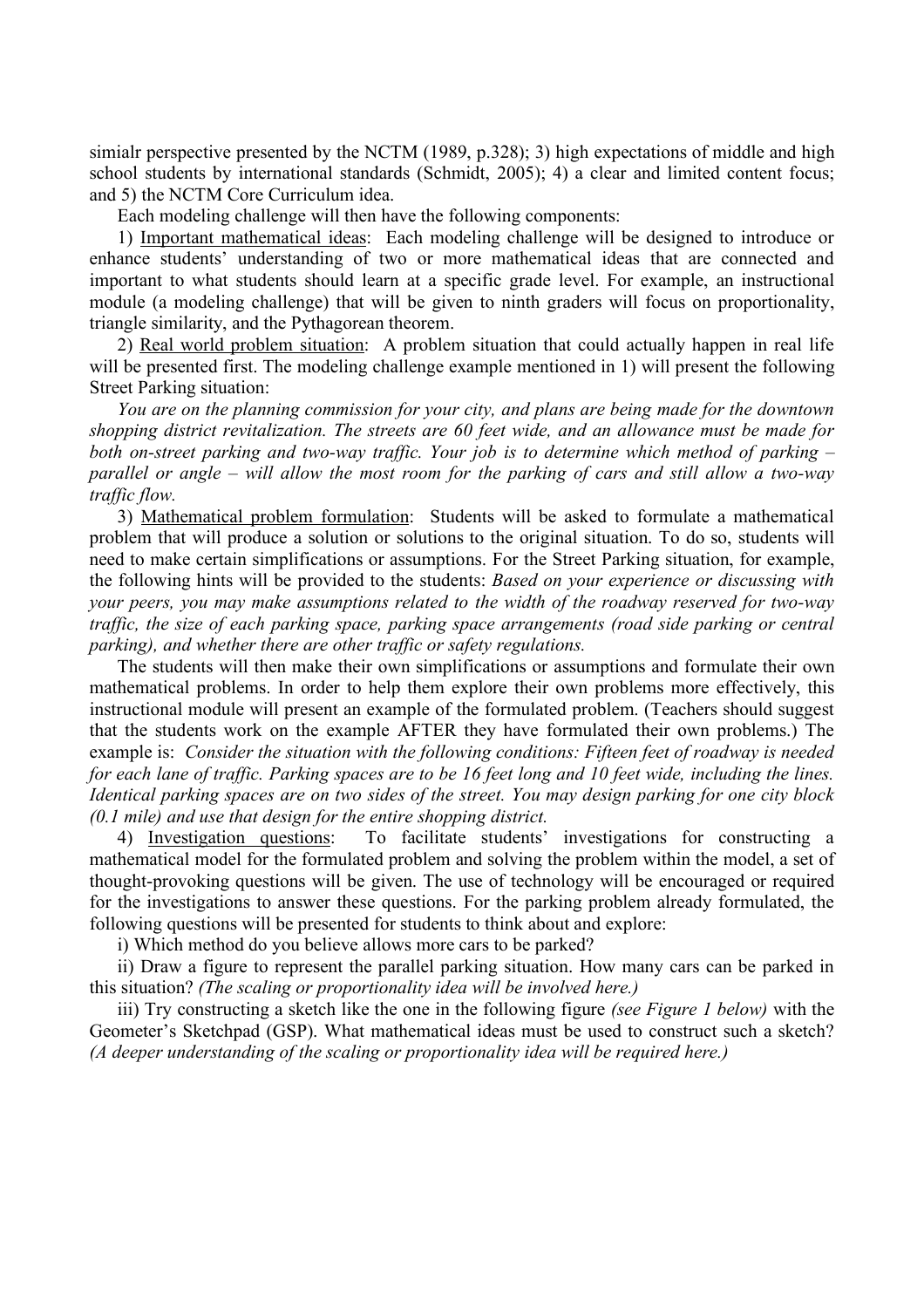

**Figure 1**. The parallel parking situation

iv) Try drawing a figure on a piece of paper or constructing a GSP sketch to simulate the angleparking situation. *(Some students will be able to independently figure out a correct drawing or GSP construction. For those who have difficulties, further questions will be given.)*

v) If you get stuck, open the sketch *Parkinga.gsp* (*which will be provided on a CD-ROM attached to the M-S materials*) on the computer. What do you notice in the situation shown on you screen *(see Figure 2 below)*?



**Figure 2**. The angle parking situation (illegal)

vi) Is this parking situation on the screen good? Why or why not?

vii) How can you change the situation so that the parking is acceptable with the regulations?

viii) In order not to block the traffic, the left side of each parking space has to be "dragged down" so that the yellow rectangle does not intersect the lane of traffic (or at most "touches" the traffic lane at one point only). What do you observe when you do so?

ix) What does the visual feedback given by the following figure (*see Figure 3 below*) suggest? How many cars can be parked in this situation? *(Sound understanding of the scaling or proportionality idea will be required here.)*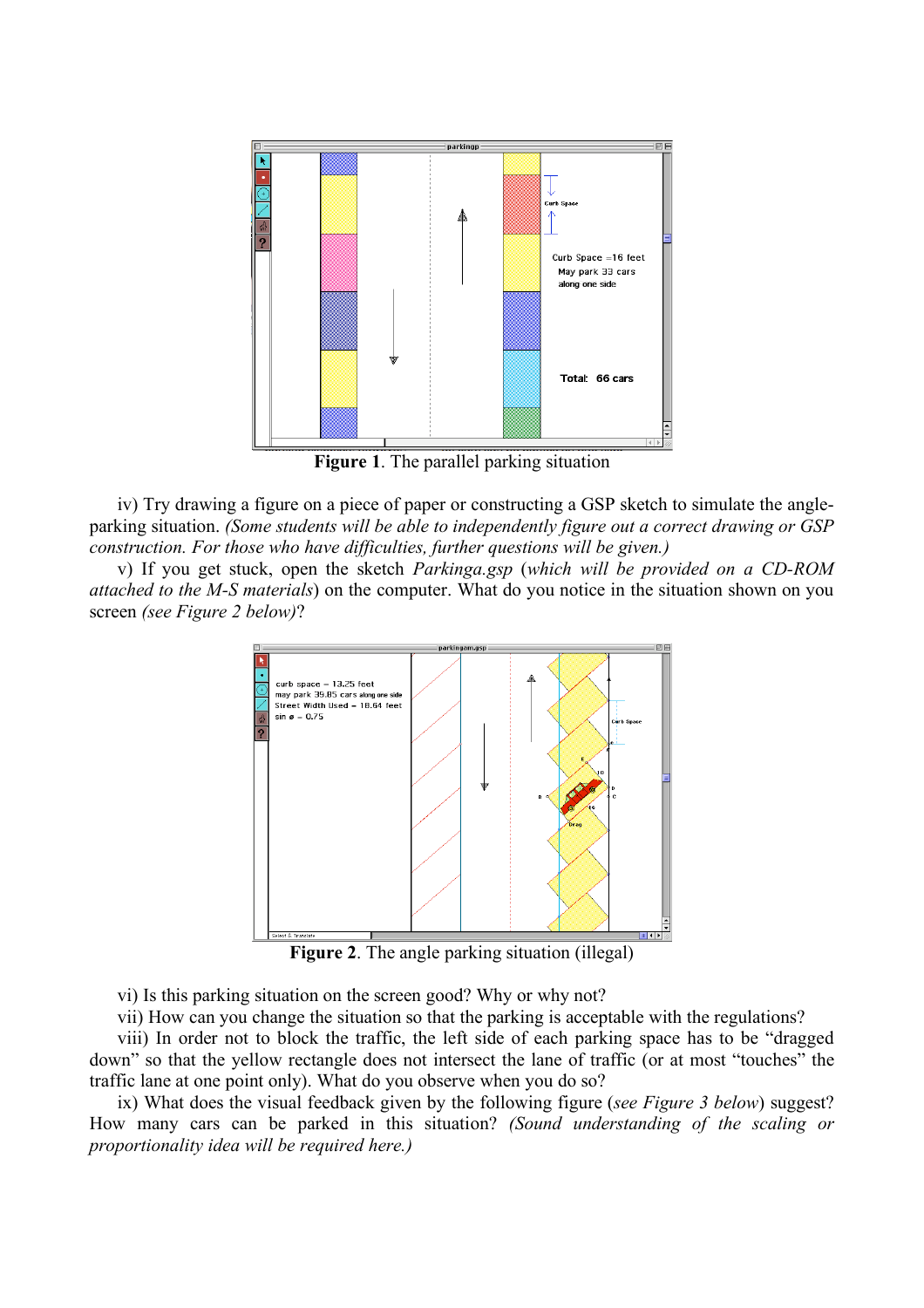

**Figure 3**. The angle parking situation (legal)

5) Interpretation of solution in original problem formulation: After the investigations, a mathematical model which is at least a pictorial/graphical or numerical representation will be constructed, and a solution within the model will be obtained. This will allow students to give interpretation of the solution for the formulated mathematical problem. In the parking problem example, the students will come up with a graphical model and get a solution suggested by the model with or without help from the materials-provided GSP sketch. Therefore, they can interpret the solution: *In the angle parking situation, the curb space is very long, resulting in the fact that much more space is wasted and fewer vehicles (36 cars) can be parked in one city block than in the parallel parking situation (66 cars).*

6) Validation in original real world situation: Students will carry the developed model and solution back into the original real world situation to test their correctness and usefulness. For the parking problem, if the original situation does happen in the real life, the results of the civic construction project will confirm the model/solution. Otherwise, a computer simulation will do the same thing. As a matter of fact, the GSP sketches (Figures 1-3) displayed above were constructed using geometry properties and proportional reasoning, and they themselves are valid computer simulations of the real word situation.

7) Further Discussion: If the constructed model is confirmed, then the original problem is considered solved until new information becomes available or assumptions change. Otherwise, students need to refine, revise, or reject the model. For the parking problem, even though the solution is confirmed, the graphical model so far lacks explanation or logical reasoning. Therefore, the model needs to be refined. *(Based on the NCTM Core Curriculum idea, some students may revisit this refining part later in the curriculum, consistent with their growing understanding of mathematics, while others may progress to work on this part during this instruction module.)*

The modeling challenge will help the students to do so through more investigation questions focusing on the mathematics relatioships embedded in the graphical model. *(Due to limited space, these additional questions are not listed here.)*

Up till now, the students have developed a better model, and the solution will not only be based on a graphical model, but also a valid mathematical solution using triangle similarity and the Pythagorean theorem.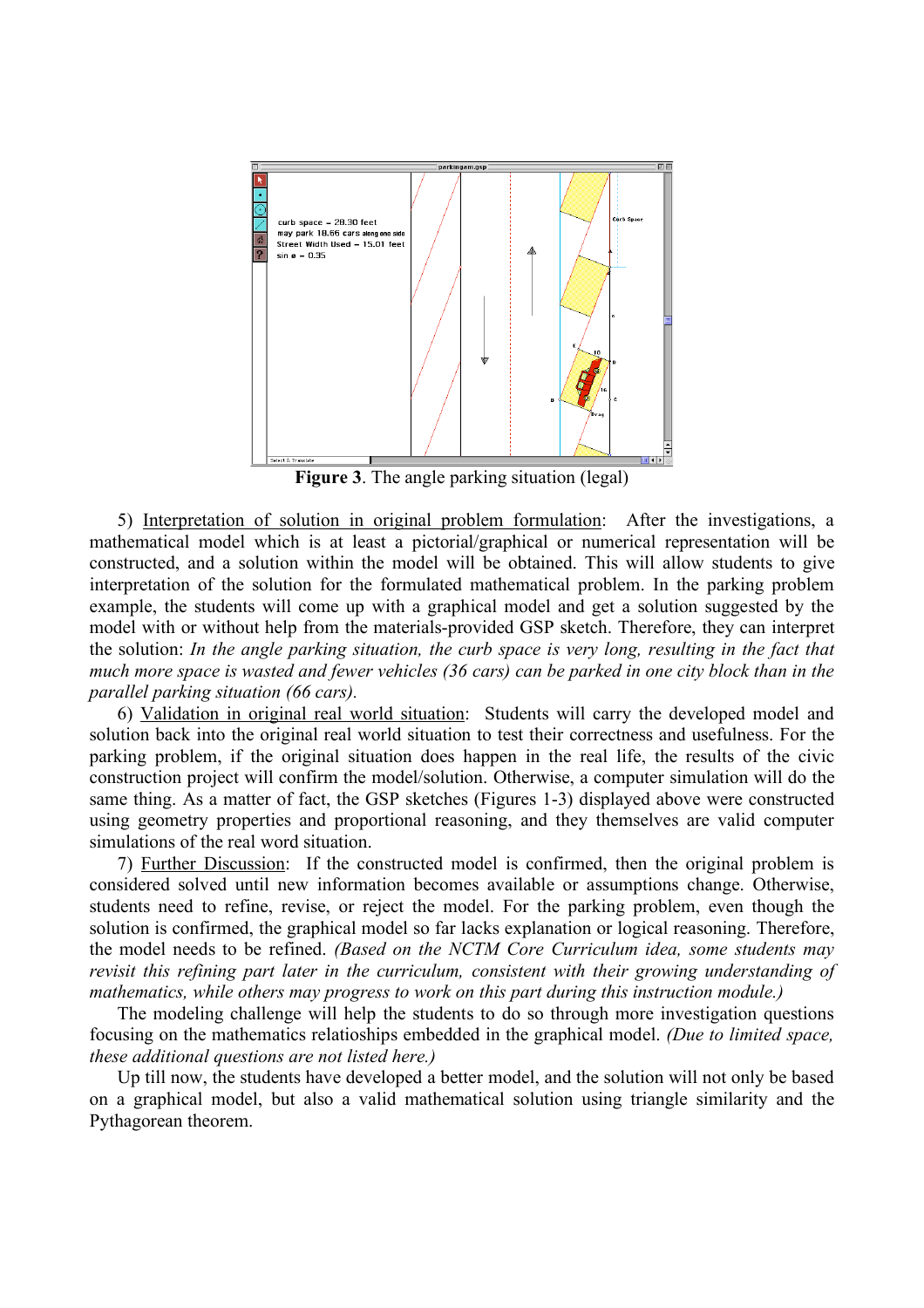8) Extensions: This will be the final part of a modeling challenge. Mainly the students will be expected to work on two tasks. One is to explore different solutions by changing assumptions to see if a better model or solution can be achieved. The other is to push the investigations further or deeper. For the parking problem, the students will be asked to explore alternative solutions when one or two assumptions are changed. One possible change might be to change two-sides parking to central parking. Using GSP as an investigation tool, the students will be able to develop a new geometric model for both parallel and angle parking. The new model for angle parking is shown in Figure 4. Obviously, angle parking will allow more cars (76 cars) to park than the parallel parking (still 66 cars). This solution is opposite to the one mentioned above. *(Due to limited space, more alternative models and solutions are not discussed here.)* Then students will discuss among the different solutions, which one is the best in terms of both "allowing most cars to be parked" and "being the most realistic."



**Figure 4**. The situation under a different assumption

The students will also be asked to further their investigations by solving problems such as:

1) How wide should the street be so that angle parking allows more cars to park than the parallel parking if parking spaces are on the sides of the street (with other conditions the same)?

2) Taking everything we have done into consideration, which recommendation will you make to the city government regarding the downtown shopping district parking project?

### **4. Professional Development Resources**

Different from some instructional materials development projects that provide teachers with basic training only, this project will offer an intensive workshop for teachers who will use the project developed materials in conjunction with existing curriculum in their classrooms. The rationale for this is the knowledge deficit of teachers compounding the weaknesses of U.S. curricula. Very few mathematics teachers (especially at the middle school level) today are resourceful enough to know the constant interplay between geometry and algebra. In New York schools, for example, there is a crying need for more intensive training of mathematics teachers (Posamentier, 2003).

The instructional materials developed for the intensive modeling workshop are the M-PD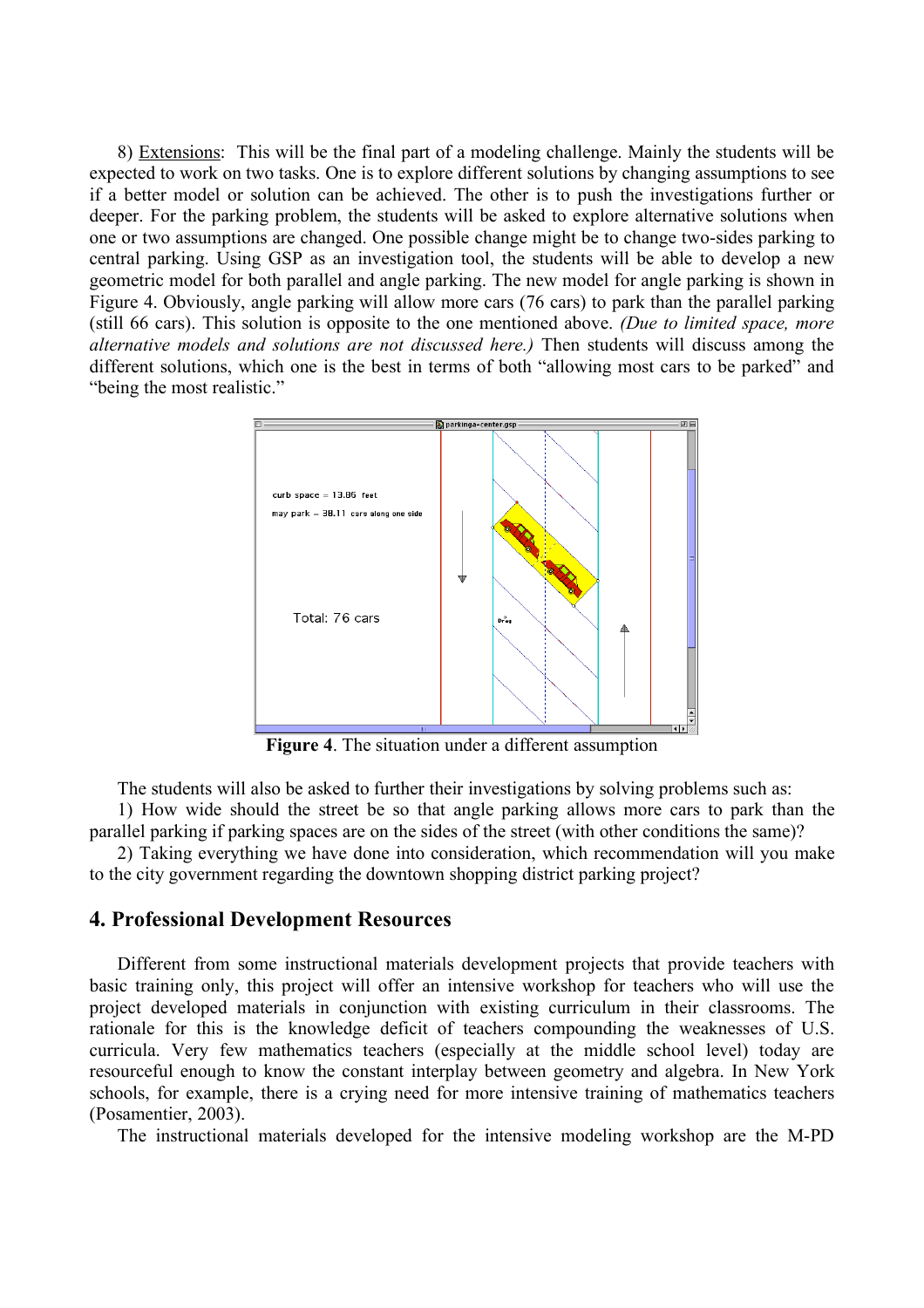materials, which will employ, initially, the same modeling challenges prepared for students, but will extend these into more advanced topics in algebra, geometry, and other strands to strengthen teachers' content knowledge. A set of mathematical modeling challenges will be designed specifically to engage teachers in making new connections among familiar content of the middle and high school curricula in use in their school districts. To provide teachers with experiences that allow them to deepen, extend and share their own knowledge and understanding of not only the content of mathematics, but also the ways in which students build mathematical ideas, and the pedagogical implications of powerful mathematical models, the M-PD materials will also include students' sample work of mathematical modeling for teachers to analyze, evaluate, and identify follow-up instructional activities. In addition, the teachers will be expected to share observations and insights that they made of their own students as they were working to solve challenging real life problems, identify the strengths and weaknesses of students' results, and assess the quality of students' work (Lesh & Doerr, 2003).

Another product to be produced is the Teaching Guides to accompany the student materials, which will include the mathematical expectations of each modeling challenge, detailed teaching suggestions, sample lesson plans, and sample solutions.

# **5. Content and Pedagogical Strategies**

The project will address important individual and societal needs by providing constructivist pedagogy suggested by the NCTM (1989, 2000). A classroom using a modeling approach to learning typically employs a combination of student-centered, whole-class discussion of general ideas and questions; small-group explorations and discussion to encourage the investigation of alternative ways of thinking about and seeking a solution; and the justification of ideas and solutions by individual learners. These activities play an important role in developing students' conceptual understanding in mathematics and problem-solving abilities. The mathematical modeling approach strongly resembles what mathematicians and scientists do when they collaborate on a research task.

These materials will present the same content at different levels of abstraction through varying instructional strategies to account for potential differences among students. At each grade level 6- 12, the materials will consist of a series of carefully developed, refined and structured problems through which challenging questions about physical nature and human society are explored by means of engaging mathematical games and models that convey core matheamtical content of middle and high school curricula.

Mathematical modeling is a form of real-world problem solving. The modeling approach used in the materials to be developed will help students see the application of mathematics in sciences, engineering, technology, and other disciplines. Students involved in the modeling experiences will obtain a greater appreciation of the power of mathematics. This will play a positive role in preparing and motivating the students to continue to study sciences, engineering, technology, and mathematics at higher-grade levels.

An important feature of this project will be the emphasis on the use of technology. The materials to be developed will involve significant use of various technologies including general tools such as word processing, paint and draw programs, and spreadsheets; the Internet; application software such as the Geometer's Sketchpad and Fathom; and graphing calculators such as TI-84. As indicated by the NCTM, "Electronic technologies—calculators and computers—are essential tools for teaching, learning, and doing mathematics. They furnish visual images of mathematical ideas, they facilitate organizing and analyzing data, and they compute efficiently and accurately.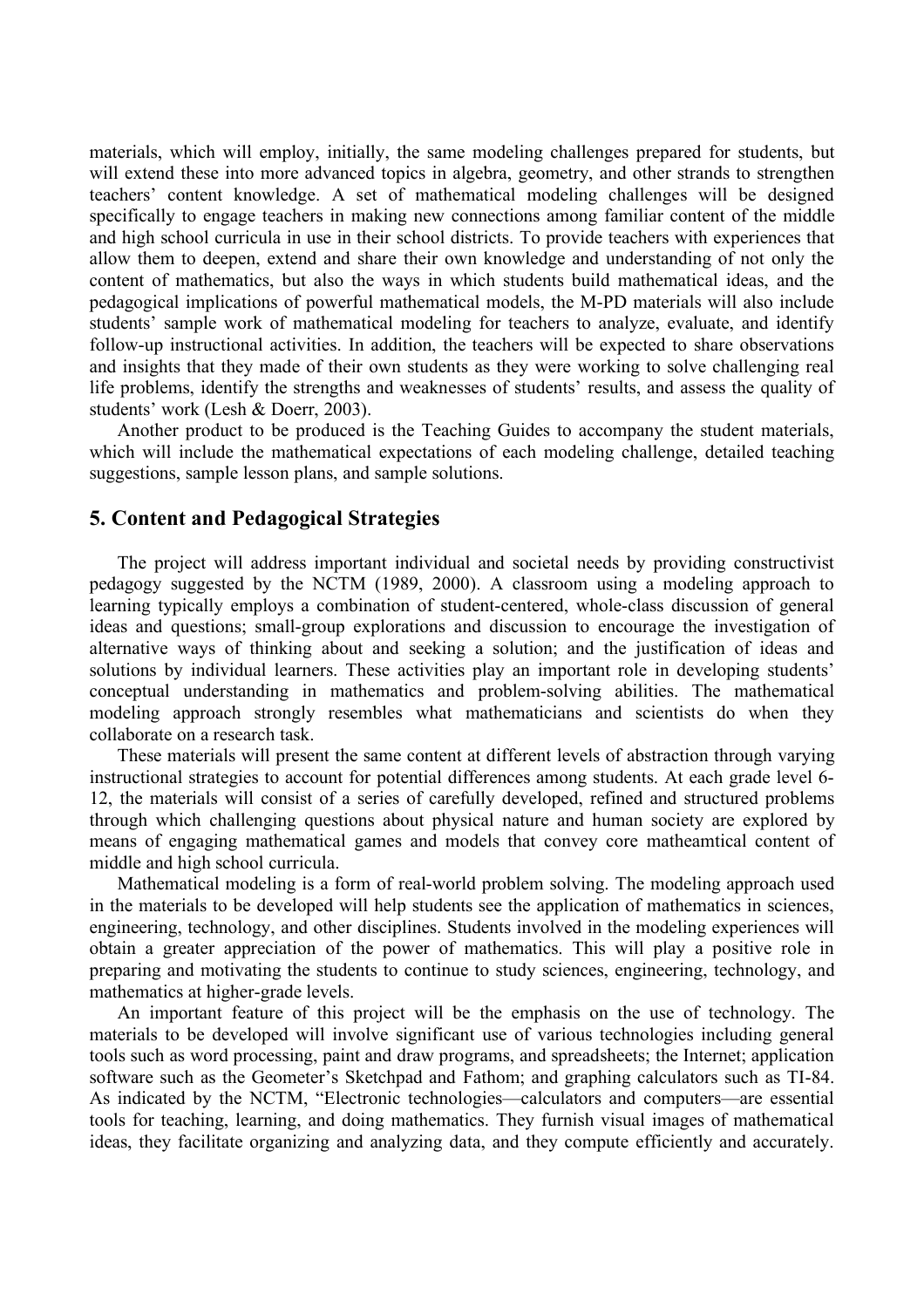They can support investigation by students in every area of mathematics, including geometry, statistics, algebra, measurement, and number. When technological tools are available, students can focus on decision making, reflection, reasoning, and problem solving" (2000, p. 24). Because mathematical modeling is based on applying mathematics in the real world situations, the use of technology is natural and sometimes indispensable in various mathematical modeling situations. For example, many modeling situations involve scatter-plotting the given data, and using the plotted graphs and curve fitting techniques to obtain models (usually functions) to make predictions. In these situations, the use of suitable curve-fitting technology (computer software or graphing calculators) becomes crucial. In the Street Parking activity presented in a previous section of this article, people can also see the role of technology in the mathematical modeling process clearly: the dynamic, graphical representation of the problem situation can effectively help students realize and correct their possible misunderstandings, and students' further investigation with the dynamic geometry software not only allows them to build good models for solving the problem, but also facilitate their development of mathematical proofs for the correctness of the models. Research reveals that two equalizers that work well with a wide range of students are the use of technology and the incorporation of applications and real problem solving into the mainstream of the curriculum (Usiskin, 1993). These two aspects are the most significant characteristics of our modeling challenges. They will make the curriculum taught more relevant, motivational, comprehensive, and hence will offer greater opportunities for all students including underrepresented students to engage in meaningful mathematics learning.

## **6. Rationale**

As previously pointed out, problems with K-12 mathematics education in the U.S. are extensively documented. Curriculum content—what is taught and what is learned—is the heart of the problem. Research characterizes K-12 mathematics curricula in the U.S. as "repetitive," "unfocused," "unchallenging," and "incoherent" by international standards, and points to the acute weaknesses of middle and high school curricula where up to 75% of the curriculum is sheer repetition. By the end of eighth grade, while children in the top achieving countries have mostly completed mathematics equivalent to U.S. high school courses in Algebra 1 and Geometry, most U.S. students are destined for the most part to continue the study of arithmetic (Schmidt, 2005). According to the American Association for the Advancement of Science, middle and high school mathematics texts tend to "bury" key concepts and they rarely "model the use of scientific knowledge so that students [can] apply what they learned in everyday situations". According to NAEP 2005 Report, 70% of the U.S. eighth graders show limited or less than limited skill in communicating mathematically.

To have a coherent, focused, and demanding curriculum for all children, incorporating mathematical modeling experience in the curriculum is a solution. As a matter of fact, since 1975, many national conferences and committees have been advocating an increased emphasis on mathematical modeling in school curriculum (Conference Board of the Mathematical Sciences, 1975, 1984; National Research Council, 1989; NCTM, 1980, 1989, 2000). However, despite these repeated recommendations and many research findings confirming the importance of mathematical modeling, not enough effort has been expended in designing mathematical modeling-based instructional materials for students and preparing teachers to use mathematical modeling techniques and situations in their classrooms, particularly at the middle and high school levels.

Some curricula, especially reform curricula such as *Connected Mathematics*, have paid close attention to real world applications of mathematics. However, just as "word problems are not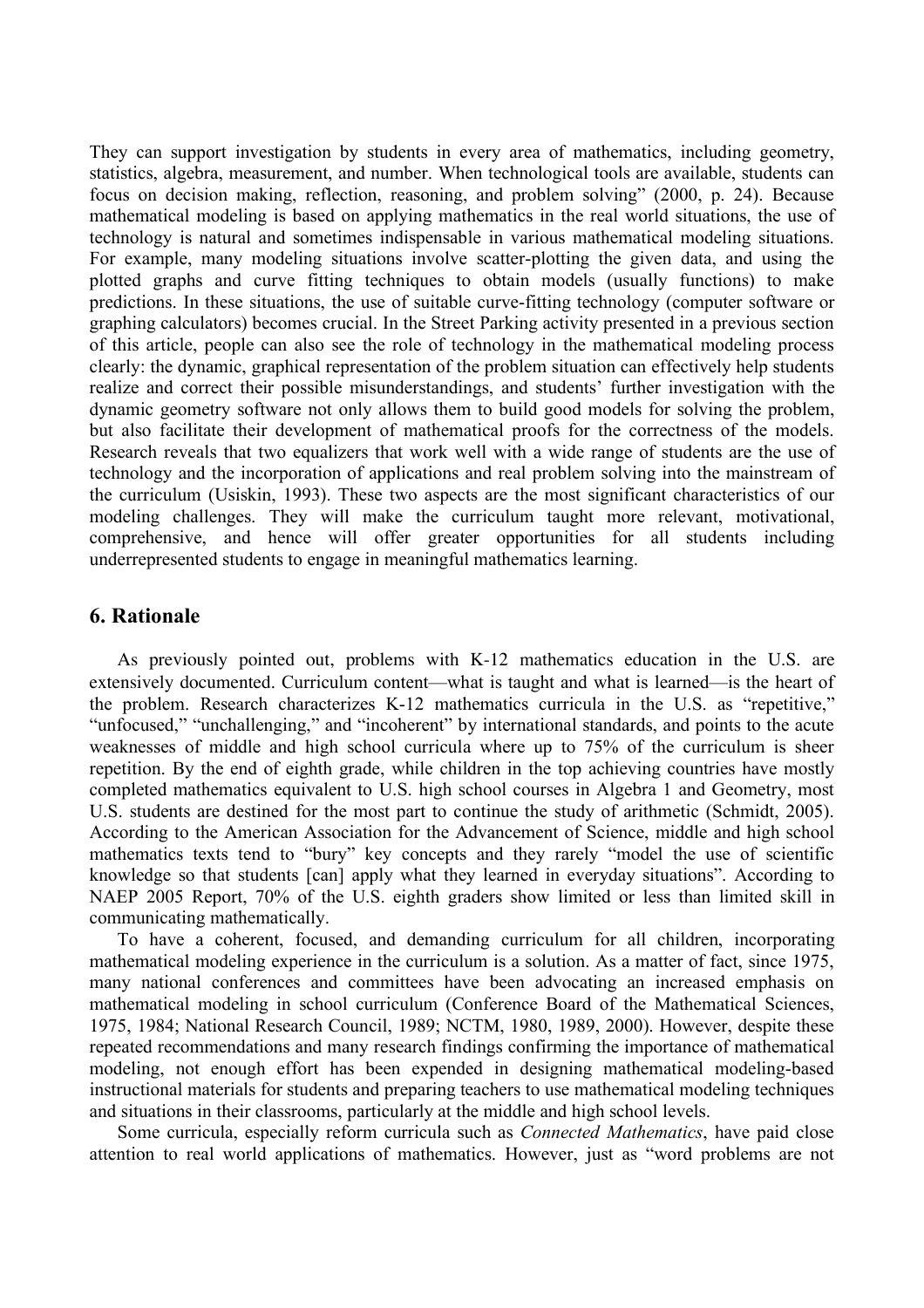automatic substitutes for applications" (Usiskin, 1993, p.20), applications are not automatic substitutes for mathematical modeling. Based on the definitions given by researchers (e.g., Lesh & Doerr, 2003) and NCTM Standards documents (1989, 2000) that we have discussed in this proposal, mathematical modeling is a multi-step and multi-cycle process involving activities such as problem formulation, model exploration, model building, model manipulation (to find a solution or solutions), solution interpretation, and solution validation/verification.

In order to formulate a mathematics problem from a real-world situation, simplifications or assumptions need to be made. For different simplifications or assumptions, models developed and solutions obtained are usually different. Because of the requirement for high expectations and worthwhile opportunities for all students (NCTM, 2000; Schmidt, 2005), the problem situations that we give students to practice mathematical modeling should be nontrivial, demanding ones. In addition, solution validation/verification is to go back to the original situation and see if the results of model building and manipulation make sense. A person might go through a revision process several times before he or she is done making a good mathematical model, as mathematical modeling is a cyclic process in nature. In this process, students need to work with a variety of mathematical concepts, processes, and relationships, and connect their understanding of specific content to the modeling situation.

Compared to these characteristics uniquely belonging to mathematical modeling, many application problems in the current curricula are not mathematical modeling or not at the mathematical modeling level. This proposed project is an effort to enhance the current curricula, aimed at providing opportunities for students to develop abilities of applying what they learn to creatively solve various real world problems, achieve real understanding of important mathematics required at their grade level, and accumulate skills that will help them in just about any career they might choose in the future.

# **7. Conclusion**

The data from the national and international assessments and studies such as NAEP and TIMSS demonstarte the importance of a cohent and demanding mathematics curriculum. To help contribute to the development of such a curriculum for the U.S. middle and high school students, this article has discussed the connections between using mathematical modeling based materials and improvement in mathematics education and attempted to propose a project of developing mathematical modeling oriented instructional materials for both middle and high school students and their teachers. Built on supporting theoretical perspectives and empirical research, this project will help determine if mathematical modeling approach leads to improved mathematics achievement across ethnic, racial, and socioeconomic groups. The project tackles one of the weakest parts of K-12 mathematics education with a plan for strengthening curriculum and teacher professional development simultaneously, based on realistic opportunities for collaborative partnership between universities and school districts that have a large population of underrepresented minority and low SES students. Success of the project would pave the way to its extension more broadly to urban middle and high schools nationwide.

#### **References**

American Educator Editor. (2005). Mathematical knowledge for teaching: A research review. *American Educator* Vol. 29, No. 3, pp. 18-19.

Berry J., Graham E. & Smith A. (2005). Classifying student's calculator strategies. *The International Journal for Technology in Mathematics Education*, 12, No. 1, 15-31.